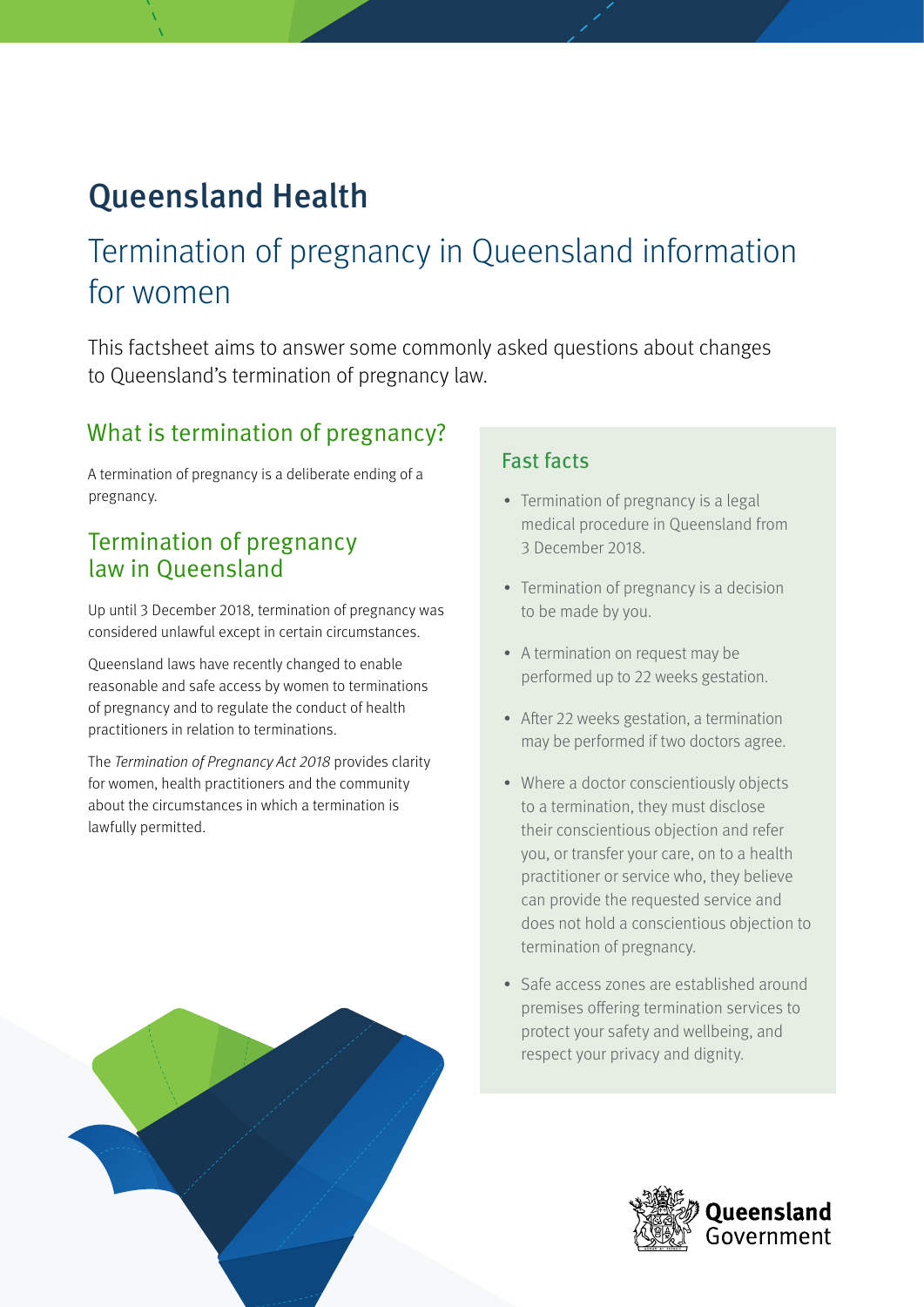### What this means for women

The new Queensland termination of pregnancy law means you can request a termination without fear of committing a criminal offence.

### When a termination can be performed

If you are up to 22 weeks pregnant you may request a termination, for any reason, without disclosing your reason to the doctor.

If you are more than 22 weeks pregnant when you request a termination, two doctors must consider all your circumstances and agree the termination should be performed. The doctor must consider the medical circumstances relating to you and your pregnancy, your current and future physical, psychological and social circumstances, and any professional standards and guidelines that are relevant.

#### Who can perform a termination

A registered medical practitioner can perform a termination. A medical practitioner, nurse, midwife, pharmacist or Aboriginal and Torres Strait Islander health practitioner may assist in a termination within their scope of practice.

A woman may consent to, assist in or perform a termination (e.g. by taking prescribed medication).

#### Conscientious objection

A doctor may refuse to provide or participate in terminations of pregnancy because it conflicts with the doctor's own personal beliefs, values or moral concerns. This constitutes a 'conscientious objection'. If this happens, the doctor must disclose their objection and refer you on to a health practitioner or service who they believe can provide the requested service, and does not hold a conscientious objection to termination of pregnancy.

If you feel your doctor has not done this, you, or any other person such as a family member, can make a complaint to the Office of the Health Ombudsman (OHO). The OHO will assess the complaint and decide if a matter requires further action.

#### Safe access zones

To ensure you can access termination health services without interference and with privacy and dignity, safe access zones are established around premises providing termination services. A place is in the safe access zone if it is inside the premises or within 150m of the premises. It is an offence to engage in prohibited conduct inside a safe access zone.

#### If you are a young person

If you are a woman aged less than 18 years, it is your choice to involve your parents/guardians or not. Some young people under 18 years have the maturity to decide about a termination of pregnancy without their parents' or guardians' involvement. In certain circumstances you may be encouraged to talk to a health professional such as a social worker. This is to ensure you can make this decision for yourself and are well supported.

### Termination services

The options available to you will depend on the gestation of your pregnancy, where you live, your personal circumstances and the type of termination procedure you prefer. Your GP, local Aboriginal Medical Service or local community health or women's health organisation can discuss your options with you.

#### Terminations in a public hospital

Some healthcare facilities may provide a limited number of appointments for terminations. Priority appointments for terminations will be given to women with complex health care needs and no ability to have a termination in the private sector where most terminations are performed.